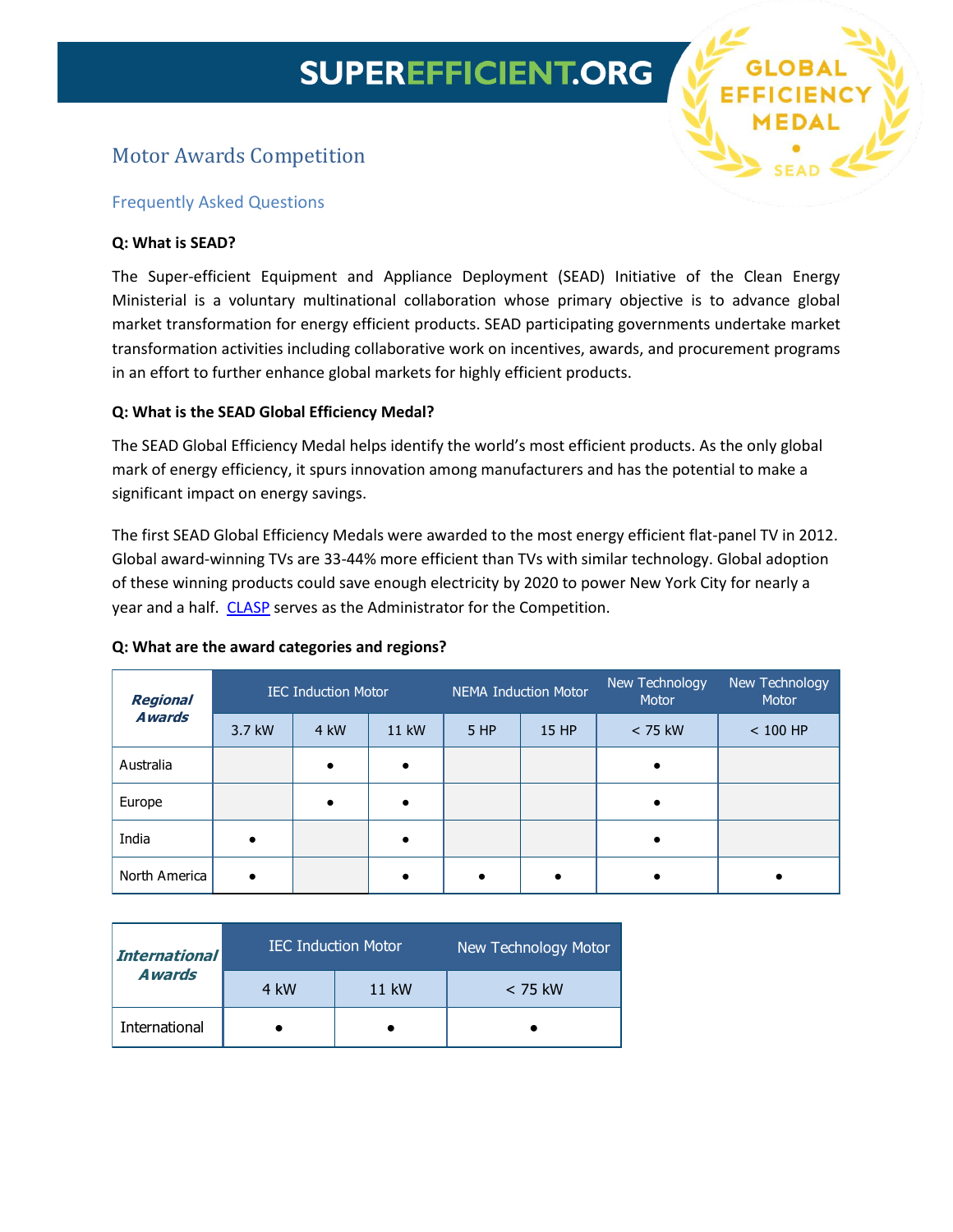The third SEAD Global Efficiency Medal competition will recognize the top-performing induction and new technology electric motors across four regions. The competition will also give international awards to the top 4 kW and 11 kW induction motors, and to a new technology motor with a maximum output of 75 kW that has the greatest potential to reduce motor energy consumption.

# **Q: What are the product eligibility criteria?**

#### IEC Induction Motor Category

To be eligible, nominated **IEC Induction Motors** must satisfy the following definitions:

- single-speed, three-phase, cage-induction motor (IEC 60034-1 Ed.12.0);
- design N (IEC 60034-12 Ed.2.1 §5.2);
- IP54 rated enclosure;
- rated for duty type  $S1$  continuous running duty (60034-1 §4.2.1);
- intended for direct-on-line operation;
- 4 poles;
- rated or can be operated at voltage ratings between 230 and 600 VAC;
- 50 Hz nominal rated frequency.

To be eligible, nominated **NEMA Induction Motors** must satisfy the following definitions:

- general-purpose alternating-current motor (NEMA MG-1 2011 §1.6.1);
- poly-phase squirrel-cage induction motor (MG-1 §1.18.1.1);
- constant speed motor (MG-1 §1.30);
- design B (MG-1 §1.19.1.2);
- totally enclosed fan-cooled machine (MG-1 §1.26.2);
- rated continuous duty (MG-1 §1.40.1);
- 4 poles;
- rated or can be operated at voltage ratings between 230 and 600 VAC;
- 60 Hz nominal rated frequency.

Applicants must have plans to sell at least the following number of units of a Product model in the Region of nomination:

| <b>Minimum</b><br><b>Shipments</b> |        | <b>IEC Induction Motor</b> | <b>NEMA Induction Motor</b> |      |              |
|------------------------------------|--------|----------------------------|-----------------------------|------|--------------|
| (units)                            | 3.7 kW | 4 kW                       | 11 kW                       | 5 HP | <b>15 HP</b> |
| Australia                          |        | 1400                       | 500                         |      |              |
| Europe                             |        | 1400                       | 500                         |      |              |
| India                              | 1400   |                            | 500                         |      |              |
| North America                      | 420    |                            | 150                         | 980  | 350          |

Applicants may define the sales period, not exceeding 12 months, and may provide a start date for the sales period between 3 June 2013 and 1 September 2014. Applicants will be required to submit a shipment plan of the nominated product model with sales projections based on past sales for the same or a similar product model.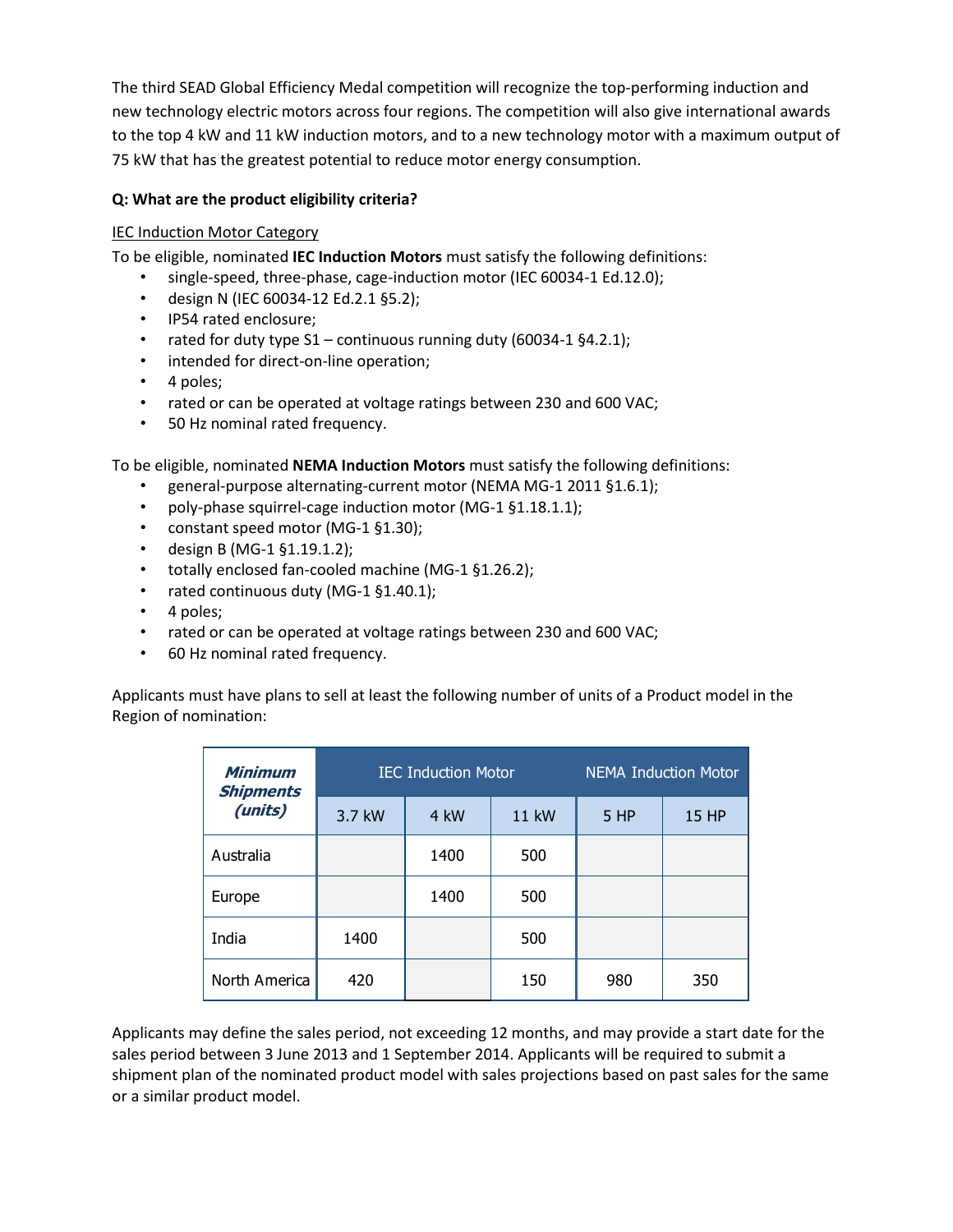#### New Technology Motor Category

To be eligible, nominated New Technology Motors must satisfy the following definitions:

- including permanent magnet synchronous motor, electronically commutated motors, or reluctance synchronous motor;
- IP54 rated enclosure;
- rated for continuous duty or duty type S1.

Nominated **IEC New Technology Motors** must have a maximum output of 75 kW and a minimum of IE4 efficiency rating. Nominated **NEMA New Technology Motors** must have a maximum output of 100 HP and a minimum of NEMA Premium + 1 efficiency band rating.

# **Q: Who should apply?**

All electric motor manufacturers are eligible to apply. Applicants may nominate products for consideration in any region, regardless of the location of the manufacturer, provided that the nominated product is sold in the region (e.g. a product manufactured in China and sold globally may be nominated in any of the four regions). Products nominated for the New Technology Motor Category must be planned for mass production within 2 years of the end of the competition period.

Applicants for the Induction Motor categories may nominate only one product model for each of the Region Award categories. All 4 kW and 11 kW IEC induction motors nominated for a Region Award will be considered for the International Award (applicants may not apply directly for the International Award). It is possible for a single applicant to nominate IEC induction motor products for all Region Award categories and to win all Region and International Awards.

#### **Q: How do I nominate my product?**

Simply download the Declaration of Performance form from [www.superefficient.org/motorawards](http://www.superefficient.org/motorawards) and complete for each nominated product. Forms must be submitted via email to [awards@superefficient.org](mailto:awards@superefficient.org) by 31 January 2014.

#### **Q: Who pays for verification testing?**

Preliminary winners will be responsible for providing two samples products for each potential awardwinning product model for verification testing. Applicants are responsible only for the costs of supplying and transporting the test sample products to the appropriate test facility. Verification testing costs will be paid for by participating SEAD governments.

#### **Q: When and how will winners be announced?**

Final winners will be announced on 1 September 2014 via press release and media notifications throughout the four award regions. An international awards ceremony will be held in early 2015 to publicly recognize winning product models.

# **Q: What benefit is there for manufacturers?**

Manufacturers and their award winning products will be internationally recognized at a highly publicized awards ceremony in early 2015. Winning products will be branded with the SEAD Global Efficiency